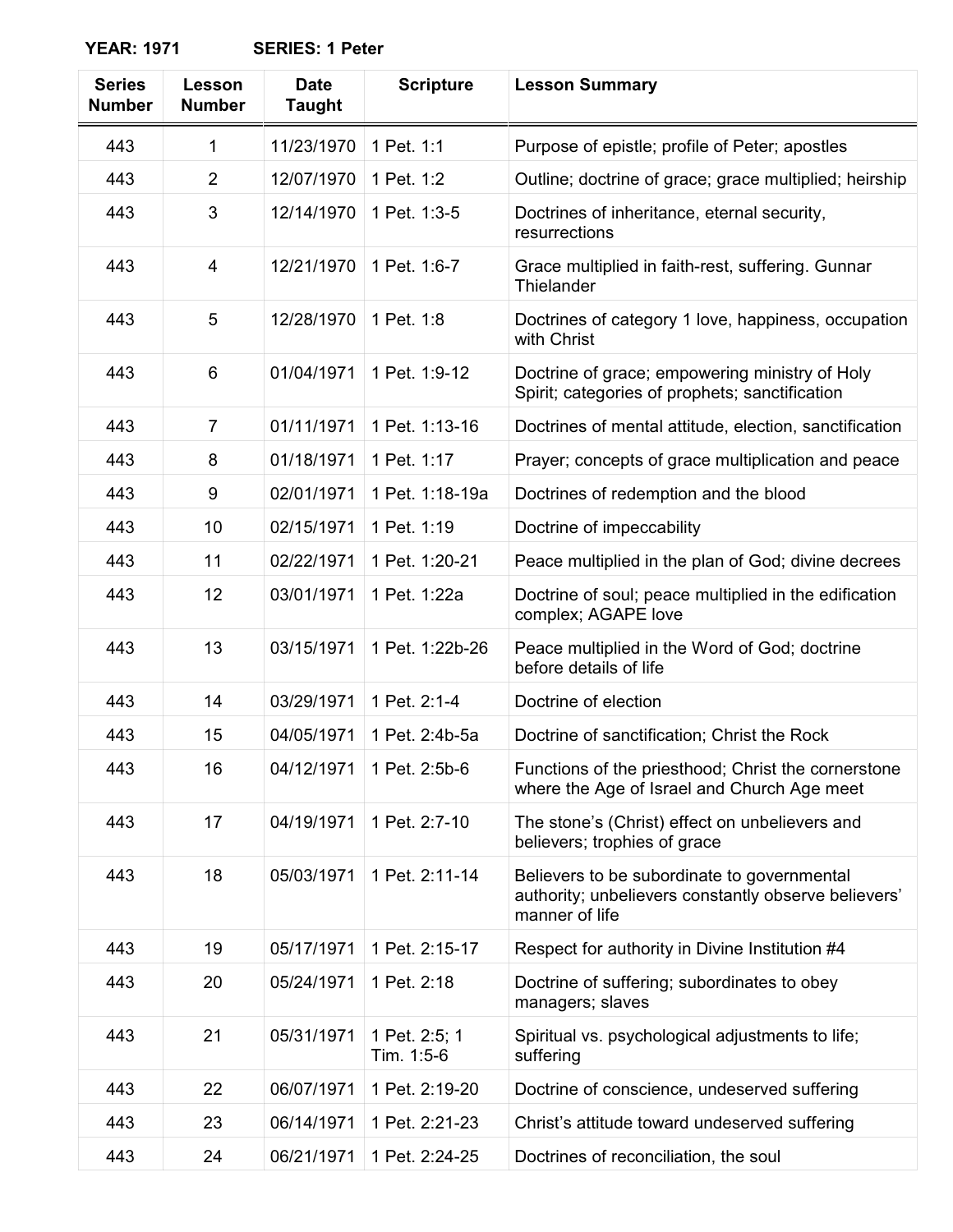**YEAR: 1971 SERIES: 1 Peter**

| <b>Series</b><br><b>Number</b> | Lesson<br><b>Number</b> | <b>Date</b><br><b>Taught</b> | <b>Scripture</b>                 | <b>Lesson Summary</b>                                                                                                                              |
|--------------------------------|-------------------------|------------------------------|----------------------------------|----------------------------------------------------------------------------------------------------------------------------------------------------|
| 443                            | 25                      | 06/28/1971                   | 1 Pet. 3:1                       | Doctrine of right man-right woman; divorcees,<br>taboos re selecting a mate.                                                                       |
| 443                            | 26                      | 07/12/1971                   | 1 Pet. 3:1                       | Answer to wrong man/wrong woman situation                                                                                                          |
| 443                            | 27                      | 07/19/1971                   | 1 Pet. 3:2-3                     | Blameless way of life; right woman's tasteful<br>adornment with emphasis on soul beauty                                                            |
| 443                            | 28                      | 08/02/1971                   | 1 Pet. 3:4-7                     | How to be empty and beautiful. Responsibilities of<br>right man-right woman to each other. RM/RW<br>relationship designed to last beyond the grave |
| 443                            | 29                      | 08/09/1971                   | 1 Pet. 3:8-9                     | Doctrine of mental attitude; results of life-<br>mindedness; no verbal or overt retaliation toward<br>antagonist                                   |
| 443                            | 30                      | 08/16/1971                   | 1 Pet. 3:10                      | Doctrine of days; capacity for life                                                                                                                |
| 443                            | 31                      | 08/23/1971                   | 1 Pet. 3:11-13                   | "Turn away from evil"; doctrine of divine good;<br>anthropomorphisms                                                                               |
| 443                            | 32                      | 08/30/1971                   | 1 Pet. 3:14-15                   | Principles of suffering; mental attitude sins, fear, &<br>worry cancel blessings from undeserved suffering                                         |
| 443                            | 33                      | 09/20/1971                   | 1 Pet. 3:16-18                   | Clear conscience with divine norms puts maligners<br>to shame; unique suffering of Christ, righteous for<br>the unrighteous                        |
| 443                            | 34                      | 10/04/1971                   | 1 Pet. 3:19-22                   | Christ's victorious proclamation to fallen angels in<br>Tartarus; Church Age believers' union with Christ                                          |
| 443                            | 35                      | 10/04/1971                   | 1 Pet. 4:1                       | Undeserved suffering to be faced with the mental<br>attitude of Christ; causes for suffering                                                       |
| 443                            | 36                      | 10/25/1971                   | 1 Pet. 4:2-3                     | Divine guidance; orientation to the will of God                                                                                                    |
| 443                            | 37                      | 11/08/1971                   | 1 Pet. 4:4-6                     | Doctrine of separation, human good; divine<br>judgment of unbelievers cf. believers                                                                |
| 443                            | 38                      | 11/15/1971                   | 1 Pet. 4:7-11                    | Doctrine of prayer; preparation for production in<br>disaster                                                                                      |
| 443                            | 39                      | 11/22/1971                   | 1 Pet. 4:12-14                   | Shock cf. inner happiness in disaster; divine<br>happiness to the believer suffering for relationship<br>with Jesus Christ                         |
| 443                            | 40                      | 11/29/1971                   | 1 Pet. 4:15-17a                  | Doctrine of legislation; divine discipline for violation-<br>lives, property, rights, privacy of others; shame vs.<br>rebound                      |
| 443                            | 41                      | 12/06/1971                   | 1 Pet. 4:17-19;<br>Luke 15:11-32 | Doctrine of rebound; deposits; eternal suffering/<br>unbeliever                                                                                    |
| 443                            | 42                      | 12/20/1971                   | 1 Pet. 5:1                       | Concepts of the Church; Peter, the courtroom<br>witness for Jesus Christ's suffering and death                                                     |